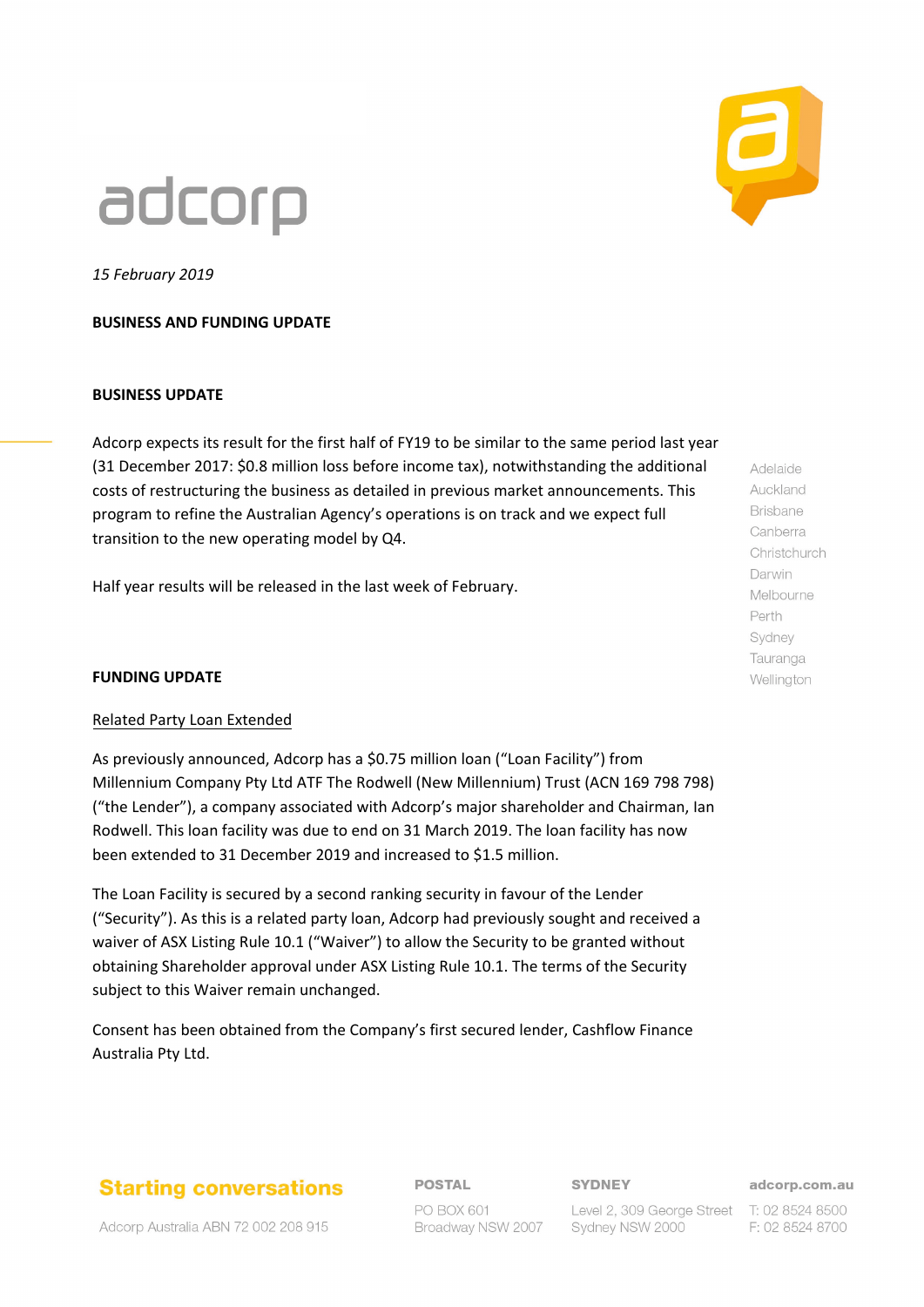# adcorp

The Company will, if requested by the Lender, seek shareholder approval under Listing Rule 10.1 for the Security. If shareholder approval is obtained, the Waiver falls away as it is no longer required. If Shareholder approval is not obtained, the Security can remain in place but the Lender, on an event of default by the Company under the Loan Facility, is bound by the condition (a) below which prohibits it acquiring any interest in the Company's assets through exercising its rights under the Security.

The Waiver is subject to the following conditions:

- a) if an event of default occurs and the Lender exercises their rights under the Security, neither the Lender nor any of their associates can acquire any legal or beneficial interest in an asset of the Company or its subsidiaries in full or part satisfaction of the Company's obligations under the Security, or otherwise deal with the assets of the Company or its subsidiaries, without the Company first having complied with any applicable listing rules, including listing rule 10.1, other than as required by law or through a receiver, or receiver or manager (or analogous person) appointed by the Lender exercising their power of sale under the Security and selling the assets to an unrelated third party on arm's length commercial terms and conditions and distributing the cash proceeds to the Lender or any of its associates in accordance with their legal entitlements;
- b) a summary of the material terms of the Security must be made in each annual report of the Company during the term of the Security;
- c) any variations to the terms of the Security which is not a minor change, or which is inconsistent with the terms of the Waiver, must be subject to shareholder approval;
- d) the Company and the Lender must seek to discharge the Security when the funds advanced to the Company are repaid, or, if it is not discharged, seek shareholder approval for the continuation of the Security for any further period; and
- e) the Company must immediately release to the market an announcement which sets out the terms of the Waiver and the transaction, and:
	- i. the Company's plans with respect to the repayment of the funds advanced under the Loan Facility, and discharge of the Security, including the timeframe within which it expects the repayment and discharge to occur; and

# **Starting conversations**

**POSTAL** 

## **SYDNEY**

#### adcorp.com.au

PO BOX 601 Broadway NSW 2007

Level 2, 309 George Street T: 02 8524 8500 Sydney NSW 2000

F: 02 8524 8700

Adcorp Australia ABN 72 002 208 915